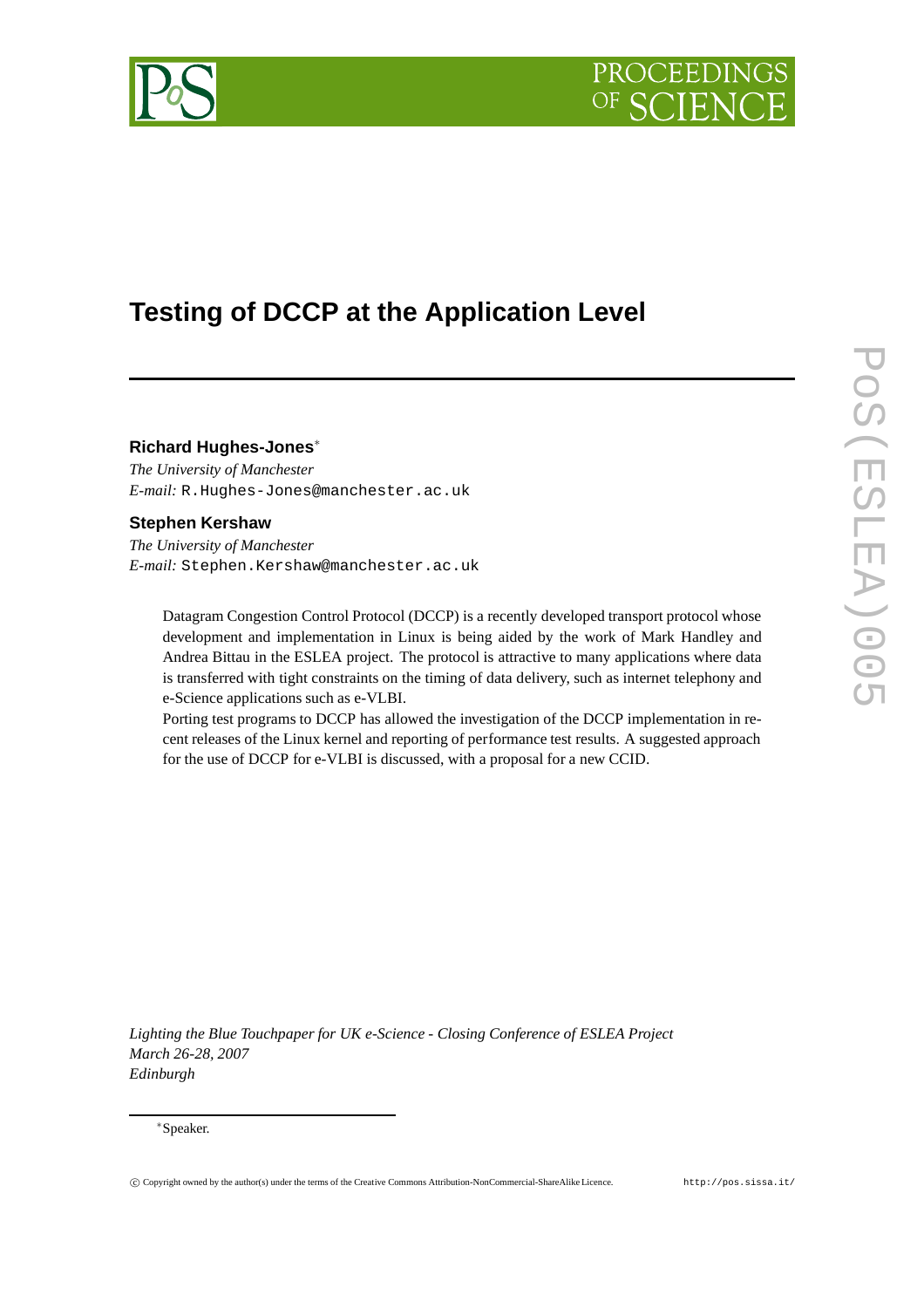# **1. Introduction**

Datagram Congestion Control Protocol (DCCP) is a recently developed transport protocol, similar in parts to both TCP and UDP with the intention that certain applications and the transport of certain types of data may benefit. Where congestion control is required but reliability is not, DCCP provides a transport level option attractive to many applications such as VoIP and e-VLBI. The congestion control algorithm, CCID, used by DCCP is selectable, allowing DCCP to be tuned more closely to the requirements of a particular application. CCID2 is *TCP-like Congestion Control*, closely emulating Reno TCP while CCID3 is *TCP-friendly rate control*, minimising rate fluctuations whilst maintaining long-term TCP friendly behaviour.

DCCP has been in the Linux kernel since 2.6.14, with recent kernel releases such as 2.6.19 and 2.6.20 having an implementation, incorporating the code developed by ESLEA, that is often considered as fairly stable and high-performance. We report on the porting of a network testing application to DCCP, experiences with creating a stable DCCP testbed and results from initial performance tests.

#### **2. Porting of test software**

In order to test the performance of DCCP, software tools were required hence *DCCPmon* is a port of *UDPmon* by the original author, Richard Hughes-Jones [1]. Guidance was given by Andrea Bittau to help with the port to DCCP and the resulting application is being used and proving to work well. However, the process was not entirely trouble-free - some problems were encountered that were perhaps indicative of an implementation that is in development, rather than complete and polished. DCCP related #defines were not to be found in the userland include files, an issue mitigated by creating specific include files. Some system calls were noted to be missing and the API was in a state of flux with functions changing between kernel releases 2.6.19 and 2.6.20. For this reason, and due to limited testing, *DCCPmon* is currently still considered by the author as experimental.

During the development of *DCCPmon* and for corroboration of results, a patched version of *iperf* [2] was used. In addition to the information from the main test application it is desirable to gather data from as many other sources as possible. One useful window into the kernel networking stack is though the kernel SNMP statistics, however there are currently (as of kernel 2.6.21) no SNMP counters for DCCP variables. These statistics would also have been invaluable when problems became apparent with certain kernel versions and it would certainly be a worthy addition to the implementation at the earliest opportunity.

#### **3. End-host setup**

The computers used as end-hosts were server-quality SuperMicro machines, with all configurations tested to give 1 Gbit/s throughput using UDP/IP or TCP/IP over Gigabit Ethernet interfaces. The systems used Intel Xeon CPUs and were running Scientific Linux or Fedora distributions of Linux. We had systems using two Dual Core Intel Xeon Woodcrest 5130 CPUs clocked at 2 GHz, dual-booting 32-bit and 64-bit distributions of Fedora Core 5. We also had systems with two Intel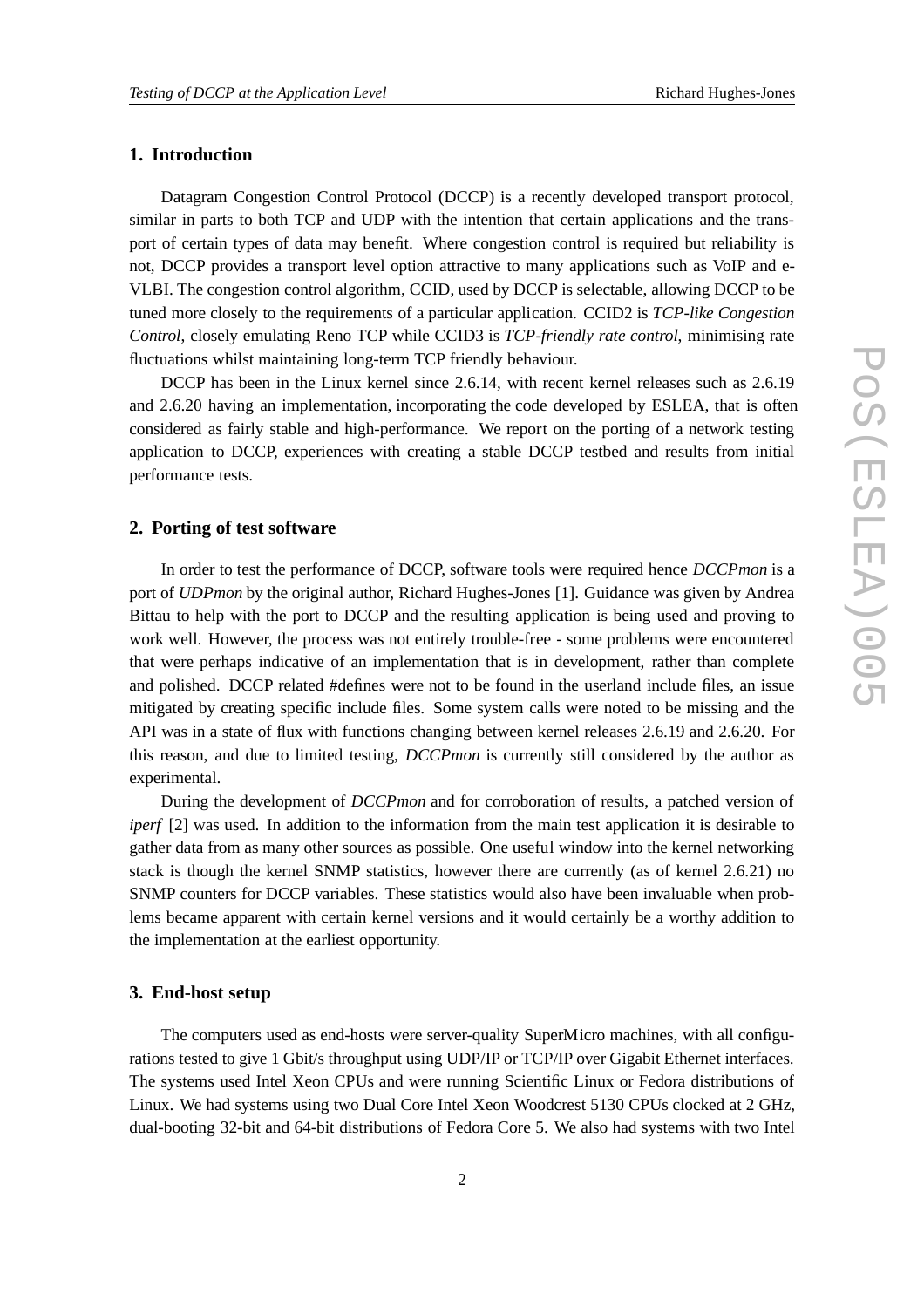Xeon 2.4 GHz Hyper-Threaded CPUs using a 32-bit distribution of Scientific Linux 4.1. All systems were equipped with and DCCP tested with on-board Intel e1000 Gigabit Ethernet ports. Tests with UDP and TCP gave stable line-rate performance over all tested networks, including 1 Gbit/s over a transatlantic lightpath.

## **4. Experiences with the Linux DCCP implementations**

While developing the *DCCPmon* program and preparing for performance tests, several different Linux kernels have been used, often displaying undesirable effects. With such a new implementation of a new protocol it has often been unclear whether we are seeing problems with the DCCP implementation or something specific to our systems, however we report on our findings and some of the steps taken to achieve a stable DCCP test bed.

#### **4.1 Kernel version 2.6.19-rc1**

This kernel version is a release candidate for stable kernel version 2.6.19, which was tested before the stable kernel version was released. Using both *DCCPmon* and *iperf* it was found that we were not getting a working DCCP connection - *tcpdump* showed that the connection was successfully made, with packets exchanged both ways but no ACKs were sent in response to data packets received. In the absence of feedback the sender-side DCCP transmit timer progressively fell back until a threshold upon which DCCP terminated the connection.

We conducted many diagnostic tests to establish the cause of the problem. Advanced features of the network interface card were disabled and DCCP data was sent though a tunneled connection to prevent possible discrimination of the new protocol. Eventually, inserting debugging code into the kernel showed that data were incorrectly being discarded due to header checksum errors, a problem that was later fixed in the network development tree and merged into the stable 2.6.19 kernel release.

## **4.2 Kernel versions 2.6.19 and 2.6.20**

As previously noted, the API calls changed slightly, necessitating further development of the test software code, after which, with the checksum problems resolved it was hoped that interesting tests could be run.

The initial results were promising, with CCID2 showing short-term line-rate throughput - a useful data rate of around 940 Mbit/s after header overheads. CCID3 had an average rate of around 300 Kbit/s but unfortunately DCCP proved to be unstable using either CCID on our 64-bit systems. Transfers would often only last for a few seconds before the receiving system hung with a kernel panic. Some tests would continue for longer, a few minutes with the same throughput performance, but all would trigger a kernel panic within four minutes and repeating tests with larger packet sizes would lead to a quicker crash. The crash dumps associated with the panic generally indicated that the crashes were occurring most regularly in the region of the packet reception code of the network interface card (NIC), where memory is allocated to store incoming packets.

Repeating the tests using a 32-bit distribution and kernel on the same computers yielded the same behaviour, however the older systems running Scientific Linux on Hyper-Threaded Xeon processors proved to be more stable, with extended runs possible, with the majority of transfers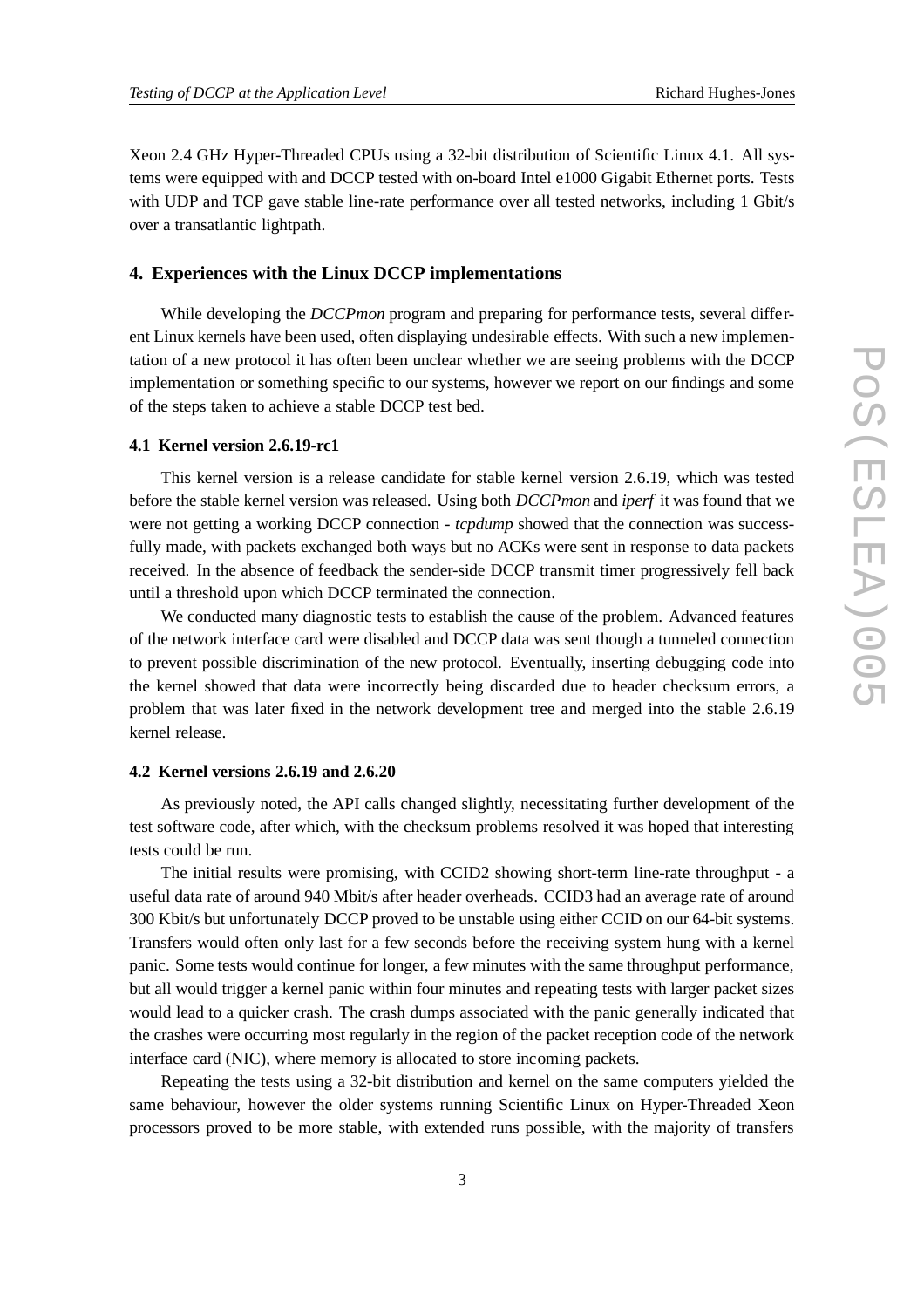persisting until deliberately terminated after many tens of minutes. The system logs, however, showed that everything was not perfect, with many zero order page allocation failures logged, in a similar context to the panics - close to the receive interrupt of the NIC.

## **5. Towards a stable test bed**

Analysis of crash dumps and kernel messages, showed that most error messages were generated when memory was being allocated in NIC RX IRQ handler. To attempt to fix the problem the operation of the NIC driver was analysed together with aspects of the kernel memory management code.

In general, when a request is made for memory allocation, the request will either be serviced immediately (if memory is available) or it will be blocked while sufficient memory is reclaimed. However, when memory allocation is requested in an interrupt context, for example memory allocation to store received packets, blocking is forbidden. In order that the memory allocation has a higher chance of succeeding, the kernel reserves some memory specifically for this situation where the allocation is classed as *atomic*. The amount of memory reserved for atomic allocations is determined by the value of the *min\_free\_kbytes* sysctl variable.

Increasing the *min\_free\_kbytes* parameter in the receiving host from the default value of 5741 to 65535 proved to prevent all the previously seen error messages, though it is not entirely clear to us why the memory allocation problems originally occur. It is possible that the default value of *min\_free\_kbytes* is not sufficient relative to the time between scheduled runs of the memory management daemon (e.g. kswapd), which are scheduled to keep that minimum amount of memory free. A larger value of *min\_free\_kbytes* may mean that the reserved memory is never filled before the memory management routines can be run. As we do not encounter similar problems with UDP and TCP, it is possible that the higher CPU utilisation of DCCP could cause such a situation by using more CPU time. It is strange that on one system the allocation failures prompted errors messages while on another the result was a fatal system crash.

The problem is not entirely mitigated though as even with the increased value of *min\_free\_kbytes* crashes persist if the packet size is increased sufficiently. More investigation is needed to gain a full understanding of this unwanted feature of our DCCP test.

## **6. Results of recent tests**

With an increased value of *min free kbytes* on the receiving hosts, the systems proved to be stable with 1500 Byte packets, with no tests generating error messages of any kind. Every test, with flow durations of up to 2 hours, remained stable and was terminated gracefully at the predetermined time, using all kernel versions of 2.6.19 or later. Having a stable test bed has allowed preliminary tests of DCCP throughput performance, as outlined below.

#### **6.1 Back-to-back tests**

With any two systems CCID2 can attain the maximum possible data rate of 940 Mbit/s, which is line-rate over Gigabit Ethernet and stable for the duration of the test. This result is illustrated in Figure 1(a), with Figure 1(b) showing the different behaviour of CCID3. With CCID3 there is an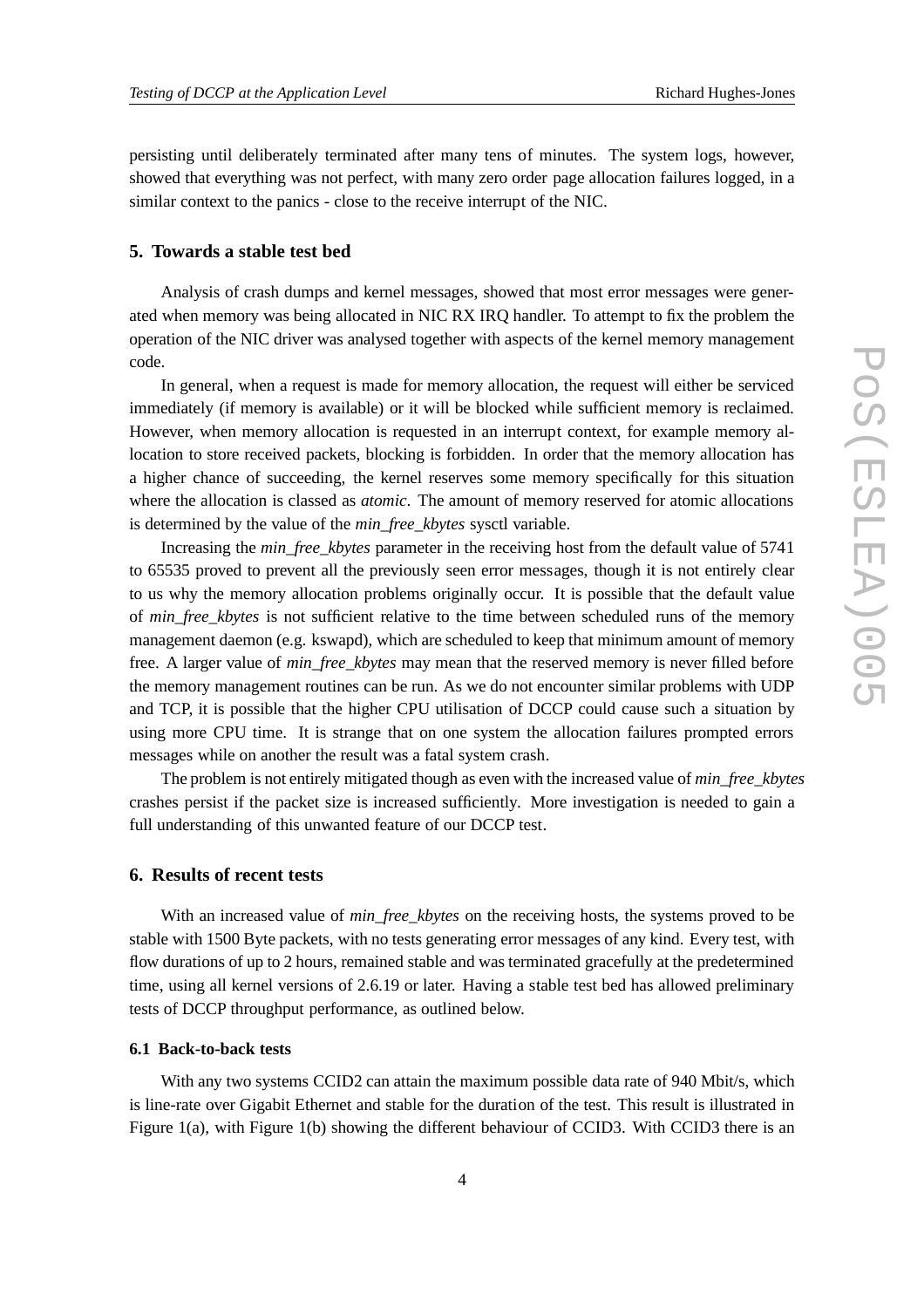

**Figure 1:** CCID comparison



**Figure 2:** Expanded view of initial CCID3 throughput variation

initial period with an average rate of 300 Kbit/s, with the regular rate variation detailed in Figure 2. After a number of packets (around 65,500) the rate jumped to line-rate and remained steady, as seen in Figure 1(b). This is strange behaviour, with the number of packets being indicative with a 16-bit overflow perhaps, but there has been a lot of patches produced for CCID3 recently which have not yet made it into the stable Linux tree. Using a development tree and patches from numerous authors changes the CCID3 behaviour completely. The most appropriate comment to make is that CCID3 is developing and the performace of current stable kernels is not indicative of what is beiachievedved by developers.

#### **6.2 Tests over extended networks**

Over a transatlantic connection, with end-hosts in Manchester and Chicago, using UDP and TCP we can achieve line-rate throughput. Although the back-to-back performance of DCCP be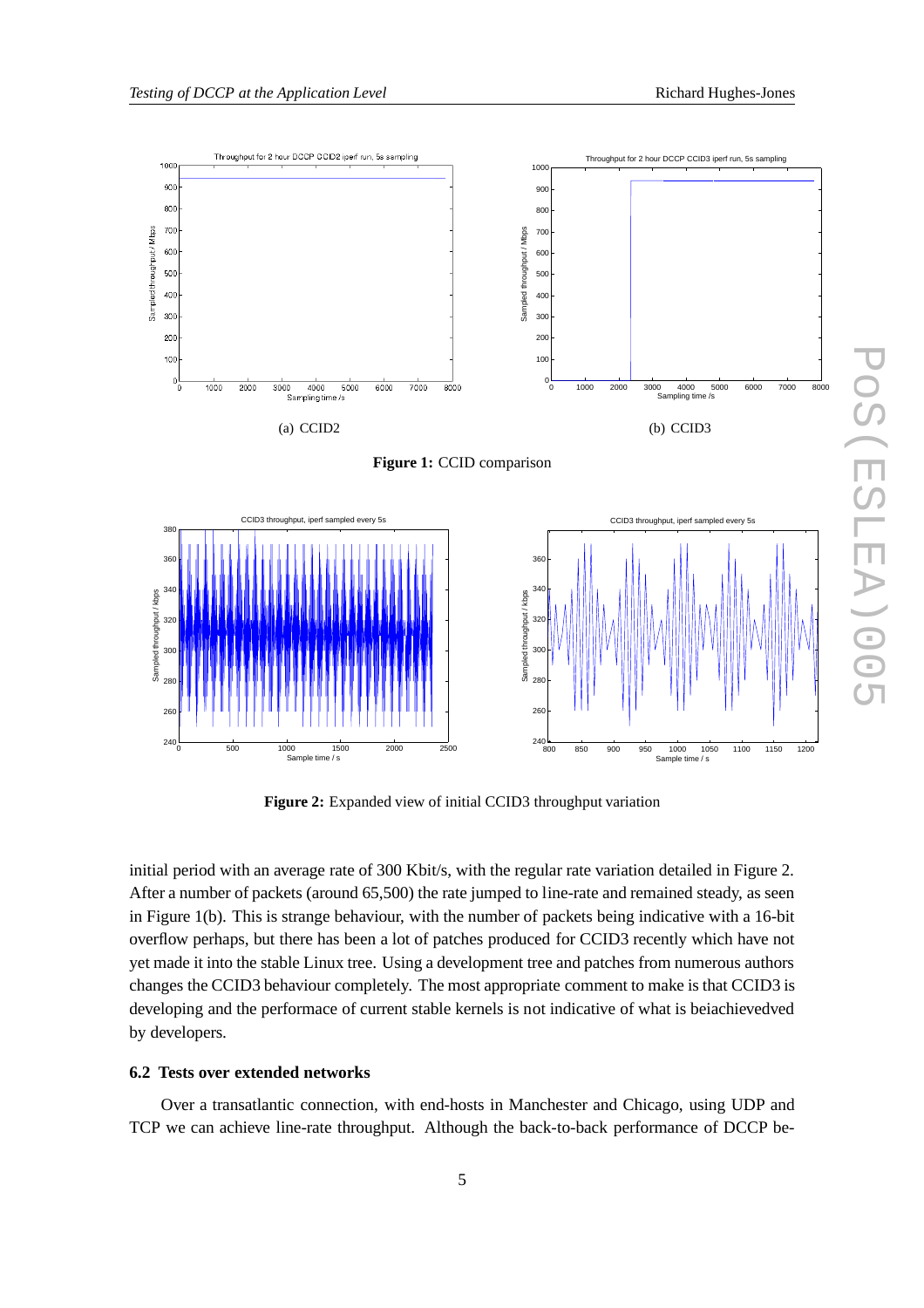tween identical systems gave line-rate, over the 94 ms transatlantic lightpath only a steady 130 Mbit/s was attained.

The performance of DCCP seemed to be CPU limited at the sender, with one CPU showing an average of 98% load, compared to the load at line-rate back-to-back of 82%. Increased CPU load with increasing round-trip time can sometimes be observed with TCP flows but it is not immediately obvious that this should be the case with DCCP and it is curious that the effect seems so dramatic. The performance of DCCP needs to be investigated further over different distances and with different systems. CPU load profiles can hopefully yield further useful information about the performance of DCCP.

## **7. Developing a new CCID**

VLBI has a clear requirement to move constant bit-rate data and can tolerate high-levels of packet loss, making UDP seem like the ideal transport protocol. Other applications have similar requirements, with streaming media and VoIP being examples of applications where constant bit-rate can be advantageous and packet loss is often tolerable. However, there is concern from network providers that UDP traffic could overwhelm other traffic and overload the network. Concerns and opinions have been voiced and mitigating options have been discussed at recent meetings such as the EXPReS & EVN-NREN meeting in Zaandan, NL and PFLDnet 2007 / IRTF workshop in Marina Del Rey, US, with input from Kees Neggers, SURFnet; Glen Turner, AARNET; Aaron Falk, IRTF Chair. One option that the authors support is to use DCCP in combination with a new CCID, initially given the name *SafeUDP*. The proposed CCID aims to address the concerns expresses about using plain UDP by implementing something "UDP like" but with network protection.

SafeUDP would use the DCCP ACK mechanism to detect congestion, following which the congestion would be evaluated: to ensure that congestion is not in the end-host and to determine whether the congestion is transient. This evaluation step is useful to remove the assumption that all losses are congestion events, which is a conservative assumption but in some circumstances often unnecessarily detrimental to performance. The application would be notified of the congestion through modified API calls, with *sendto* and *recv\_from*, etc. having new return codes. The application can then take action, with the CCID dropping input from the application and informing the application that it has done so if no action is taken. This idea is being worked on with the long-term aim of a draft RFC.

# **8. Conclusions**

The Linux implementation of DCCP is almost certainly the most mature implementation available. Once we had established a stable test bed we investigated the performance of DCCP using CCID2 and CCID3 with tests conducted primarily using the test program *DCCPmon*, a port of existing application *UDPmon*. Apart from minor troubles due to omissions or changes to the API, the port was relatively straight-forward.

We have seen that the back-to-back performance of DCCP using CCID2 is good, achieving line-rate for extended (multiple hour) back-to-back, memory-to-memory transfers. The throughput